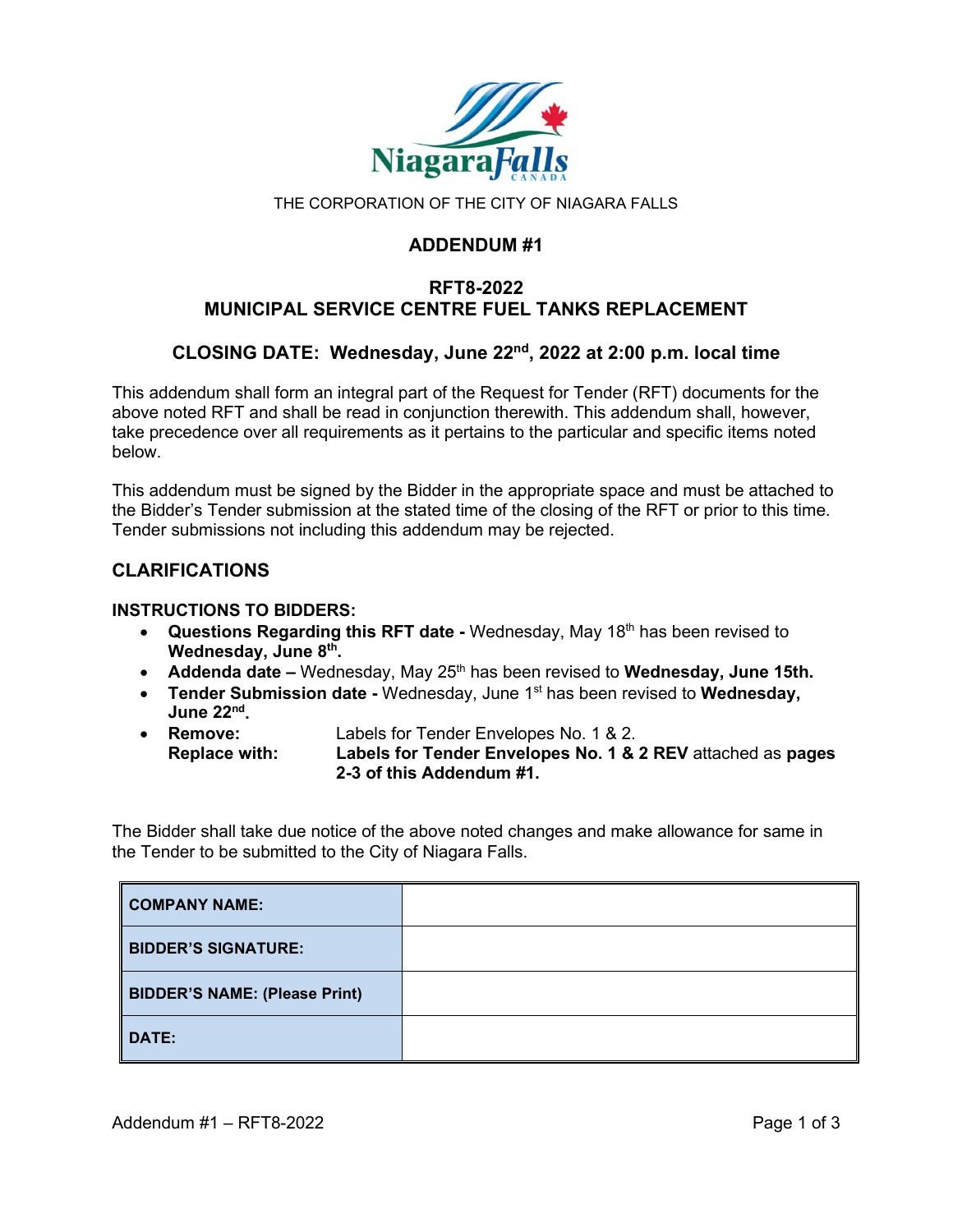**FROM:**

Name of Bidder

Street Address

City, Province, Postal Code

### **TENDER ENVELOPE NO. 1 To:** Procurement

### **Tender Name:**<br> **MUNICIPAL SERVICE CENTRE FUEL**<br> **MUNICIPAL SERVICE CENTRE FUEL**<br> **MUNICIPAL SERVICE CENTRE FUEL**<br> **MUNICIPAL SERVICE CENTRE FUEL MUNICIPAL SERVICE CENTRE FUEL**<br> **TANKS REPLACEMENT**<br>
Niagara Falls, ON **TANKS REPLACEMENT**



The Corporation of the City of Niagara Falls L2E 6S4

**Tender #: RFT8-2022**<br>Closing Date: **Wednesday** *Closing Date:* **Wednesday, June 22nd, 2022 Time: 2:00 p.m.** *THIS ENVELOPE CONTAINS ONLY:*

\_\_\_\_\_\_\_\_\_\_\_\_\_\_\_\_\_\_\_\_\_\_\_\_\_\_\_\_\_\_\_\_\_\_\_\_\_\_\_\_\_\_\_\_\_\_

\_\_\_\_\_\_\_\_\_\_\_\_\_\_\_\_\_\_\_\_\_\_\_\_\_\_\_\_\_\_\_\_\_\_\_\_\_\_\_\_\_\_\_\_\_\_

\_\_\_\_\_\_\_\_\_\_\_\_\_\_\_\_\_\_\_\_\_\_\_\_\_\_\_\_\_\_\_\_\_\_\_\_\_\_\_\_\_\_\_\_\_\_

1. Agreement to Bond (Appendix B)

2. Bid Bond

Envelope must be sealed. Submit **Tender Envelope No. 1** and **Tender Envelope No. 2** separately. **Tender Envelope No. 1** shall be stapled to the outside of **Tender Envelope No. 2**.